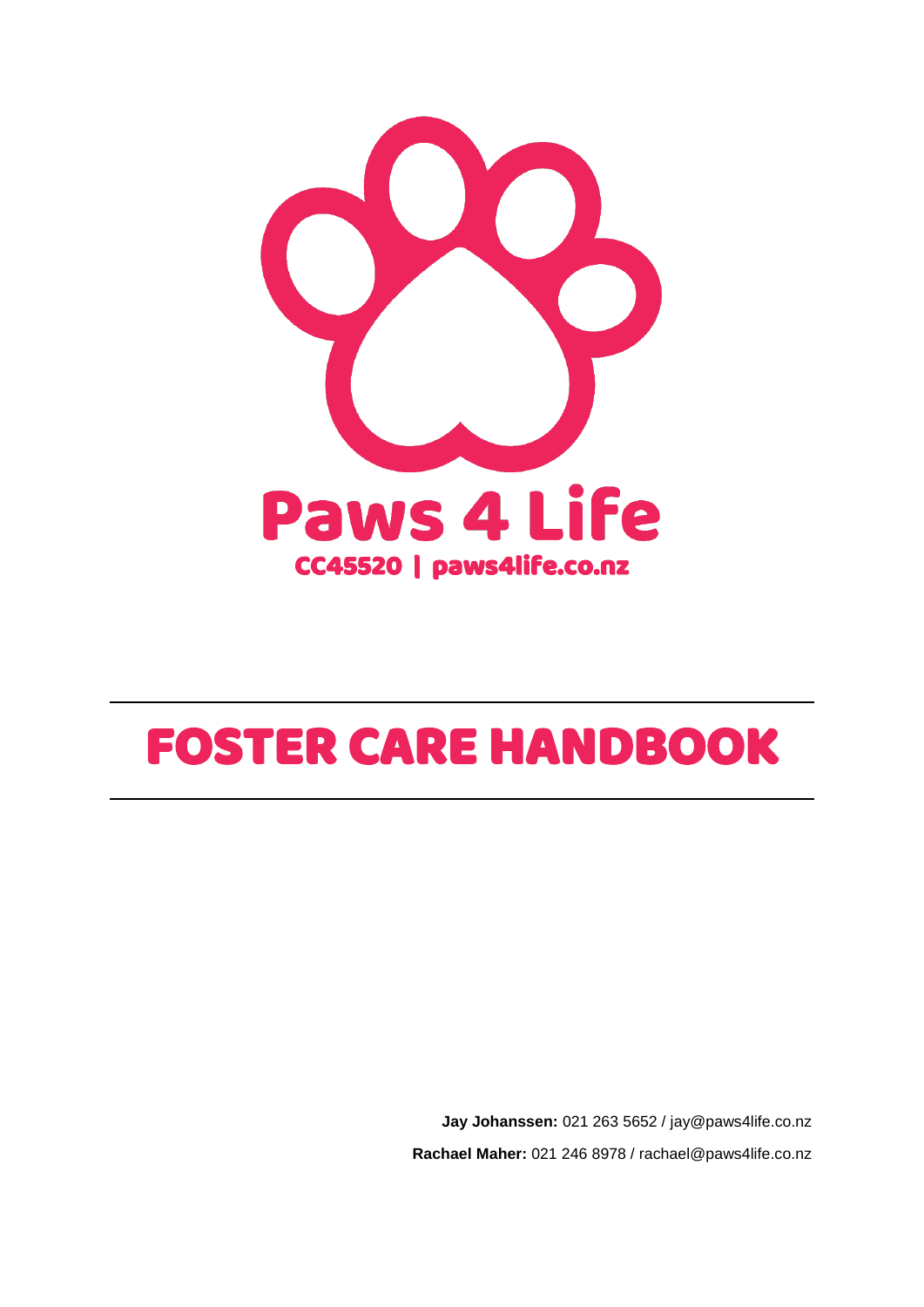# **Contents**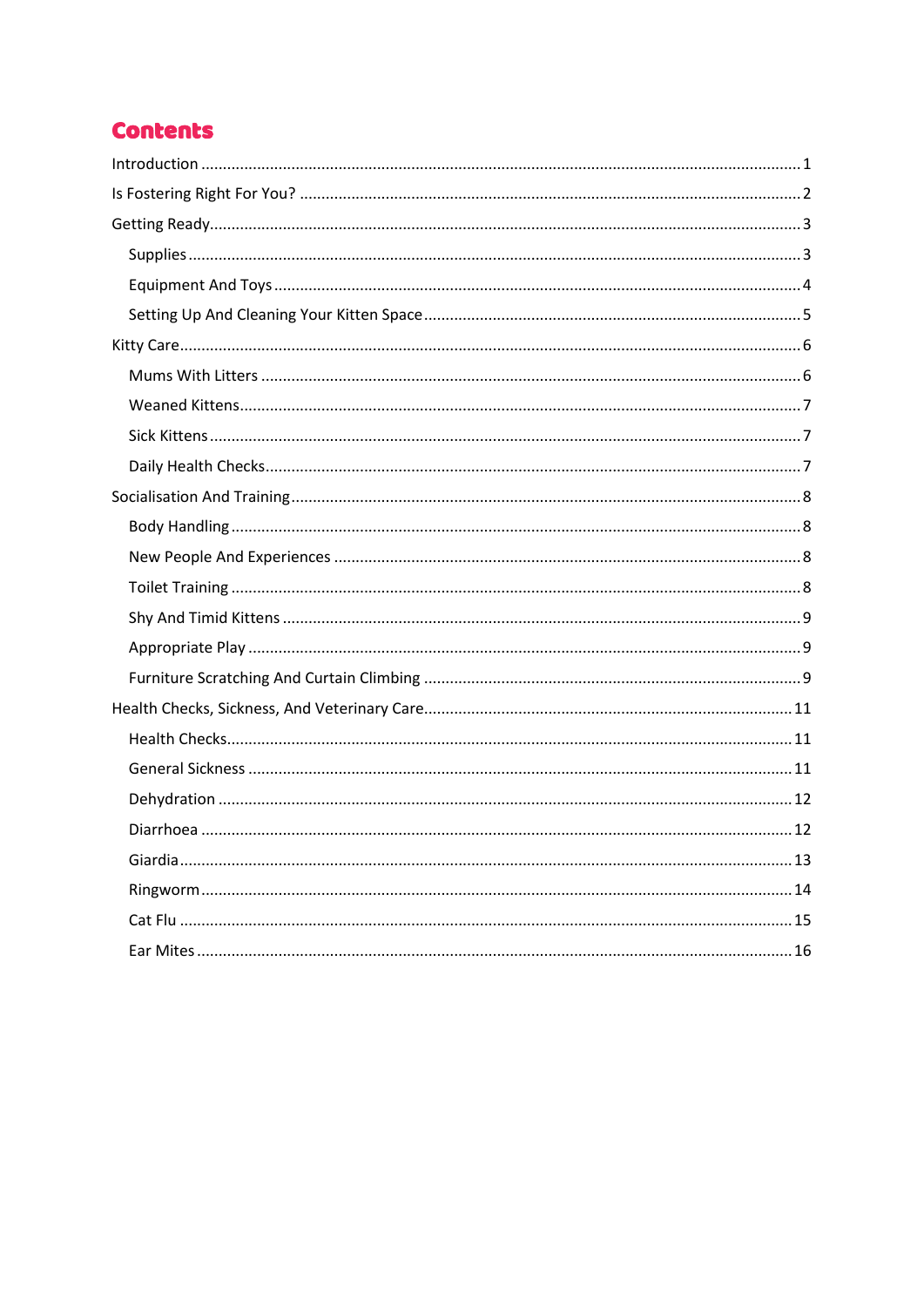

# <span id="page-2-0"></span>Introduction

Welcome to the Paws 4 Life Foster Care Program!

Cats and kittens make their way to Paws 4 Life for many reasons. Some are stray, some are abandoned, others have been part of a trapping project, or they're simply unwanted by their owners. Every year, we see in excess of 1000 animals come through our doors needing help of some sort.

Many of the animals that come into our care are not able to be adopted into their new 'forever homes' straight away. They may be too young, unwell, or they may need rehabilitation. Space in the shelter is extremely limited and cats and kittens do better when they've been in a loving family environment prior to being adopted. That's where our amazing foster families come in!

The information in this handbook will help you to care for your foster cats and kittens. We hope that you'll keep it handy and refer to it as needed.

Thank you for commitment, we simply couldn't do it without you!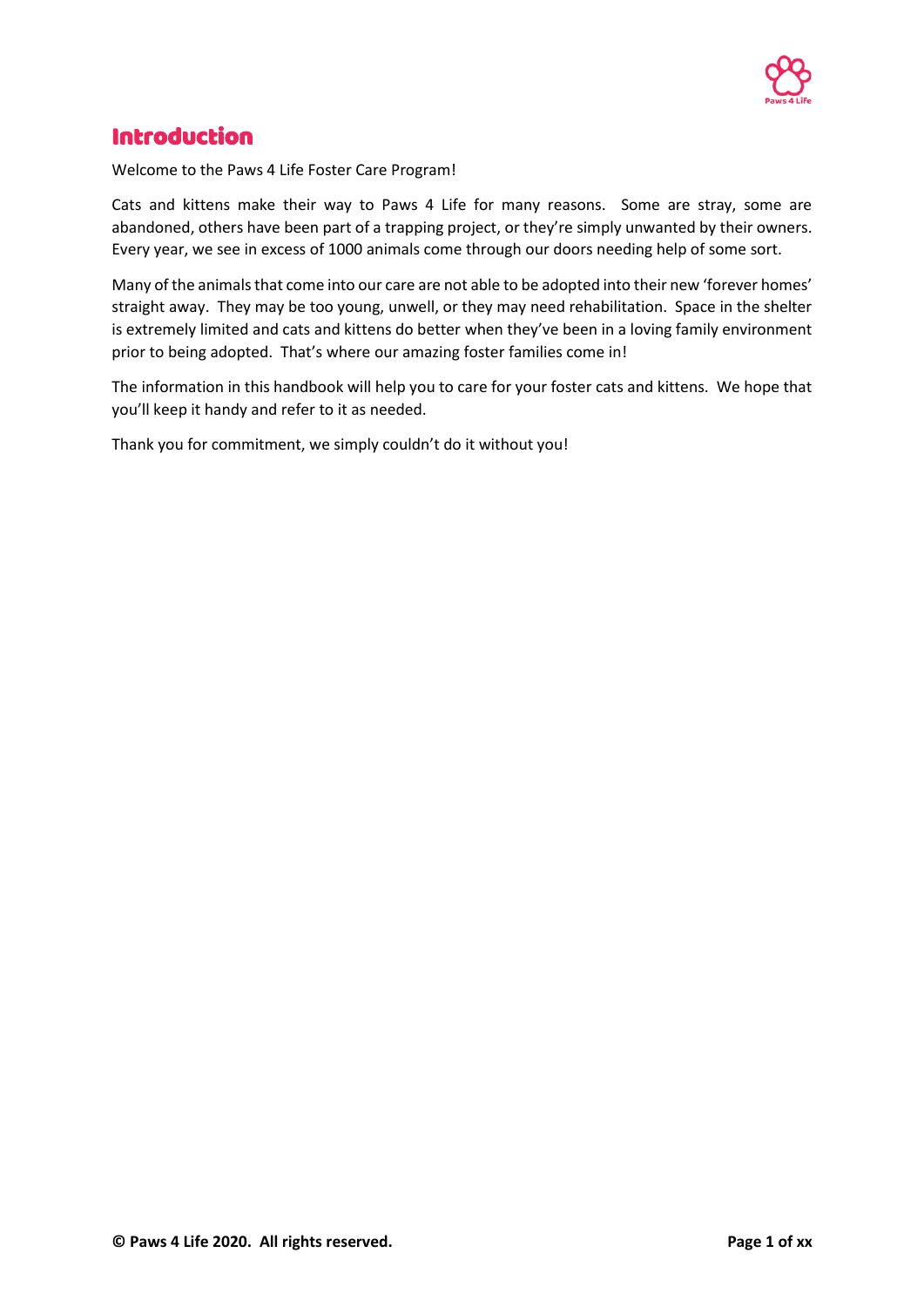

# <span id="page-3-0"></span>Is Fostering Right For You?

There are many things to consider before fostering. Foster carers must:

- Be at least 18 years old, or have the full support of their guardians.
- Complete and sign a Foster Care Agreement, or have their guardians do it.
- Have their landlord or property manager's permission to foster if the home is rented.
- Have reliable transport and be able to bring their foster animals into Paws 4 Life on a fortnightly basis for scheduled check-ups.
- Let Paws 4 Life know if you, or a member or your household, are pregnant or immunocompromised
- Be able to keep foster animals separated from existing pets within the home (e.g. in the bathroom or a spare bedroom), at least initially.
- Be able to quarantine foster animals to prevent the spread of disease if needed.
- Provide an environment suitable for their foster animals. This will involve ensuring their safety in the home and spending quality time with them for socialisation.
- Keep foster cats and kittens indoors at all times.
- Maintain communication with the Paws 4 Life team.

All members of your household should be on board with fostering. It will involve having destructive furry hurricanes in your home, a lot of poo, and occasionally it will involve heartbreak. Returning animals that your family have fallen in love with to Paws 4 Life is often hard for foster families so this should be taken into consideration prior to fostering.

Additionally, your own cats will need to be up to date with their core vaccinations. If they're not, we can vaccinate your cats at cost for you.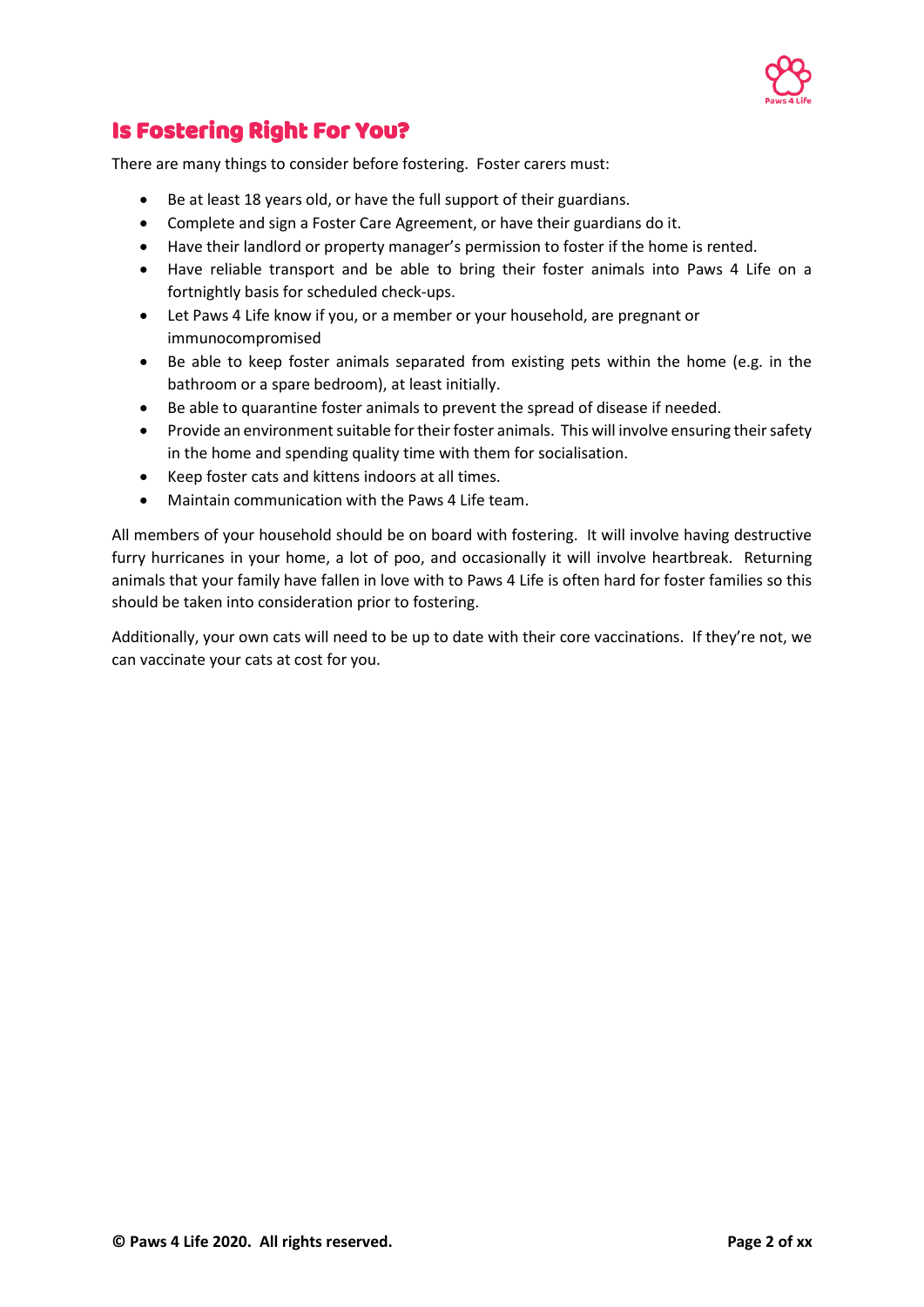

# <span id="page-4-0"></span>Getting Ready

Before you bring your foster animals home, make sure you've got a suitable space for them to stay. A bathroom or spare bedroom works well.

It's important that cats and kittens have a place in which they feel safe and secure. Choose one room in your house to be a kitten-proofed 'safe space' where they'll be primarily housed. Once they've settled in they can have supervised access to other parts of the house but they should be confined to this room at night and whenever you leave the house.

Your space should:

- Be easy to disinfect with either a non-toxic hospital grade disinfectant or a mild bleach solution. Please note that Dettol products and their residues are toxic to cats.
- Be able to withstand the inevitable mess of babies toileting mishaps, vomit, spilled water and food, etc. Hard flooring or linoleum laid over top of carpet makes life much easier!
- Be separate from your own pets (at least initially). Kittens have very fragile immune systems, and nursing mothers can be aggressive towards other animals.
- Not be too hot or too cold, and be well secured no partially open windows!

## <span id="page-4-1"></span>Supplies

Paws 4 Life will provide all food, litter, a carry cage if needed, and any prescribed medications. Some foster families choose to provide their own food and litter. It that's the case for you, the table below outlines what you'll need.

| <b>Dry Food</b>                                                                   | <b>Wet Food</b>                                                                            | <b>Litter</b>                                                                    |
|-----------------------------------------------------------------------------------|--------------------------------------------------------------------------------------------|----------------------------------------------------------------------------------|
| <b>Royal Canin First Age</b><br><b>Mother &amp; Babycat</b><br>(Vet or Pet Store) | <b>Royal Canin Mother &amp;</b><br>$\bullet$<br><b>Babycat Ultra-Soft</b><br><b>Mousse</b> | <b>Plain Clay Litter</b><br>$\bullet$<br>(Pet Store or Supermarket)<br><b>OR</b> |
| <b>OR</b><br><b>Jams Proactive Health</b><br><b>Healthy Kitten</b>                | (Vet or Pet Store)<br><b>OR</b><br><b>Chef Kitten (pouches)</b><br>$\bullet$               | <b>Pine Pellets</b><br>(Bunnings or Mitre 10 as<br>Pellet Fire Fuel)             |
| (Pet Store or Supermarket)                                                        | (Supermarket)<br><b>OR</b>                                                                 | <b>OR</b><br><b>Recycled Paper Litter</b><br>$\bullet$                           |
|                                                                                   | <b>Chef Kitten (canned)</b><br>$\bullet$<br>(Supermarket)<br><b>OR</b>                     | (Pet Store or Supermarket)<br><b>NB:</b> Clumping litter is                      |
|                                                                                   | <b>Smitten Kitten (canned)</b><br>$\bullet$<br>(Supermarket)                               | unsafe for kittens and<br>scented litters can be<br>confusing for them.          |
|                                                                                   | <b>NB:</b> Kittens do really on<br>Chef Kitten (canned) but<br>it does make for smelly     |                                                                                  |
|                                                                                   | bums!                                                                                      |                                                                                  |

If you need more food or litter, please ring Jay at least the day before you need them. Unfortunately, Paws 4 Life can't reimburse you if you haven't planned ahead and have to buy supplies.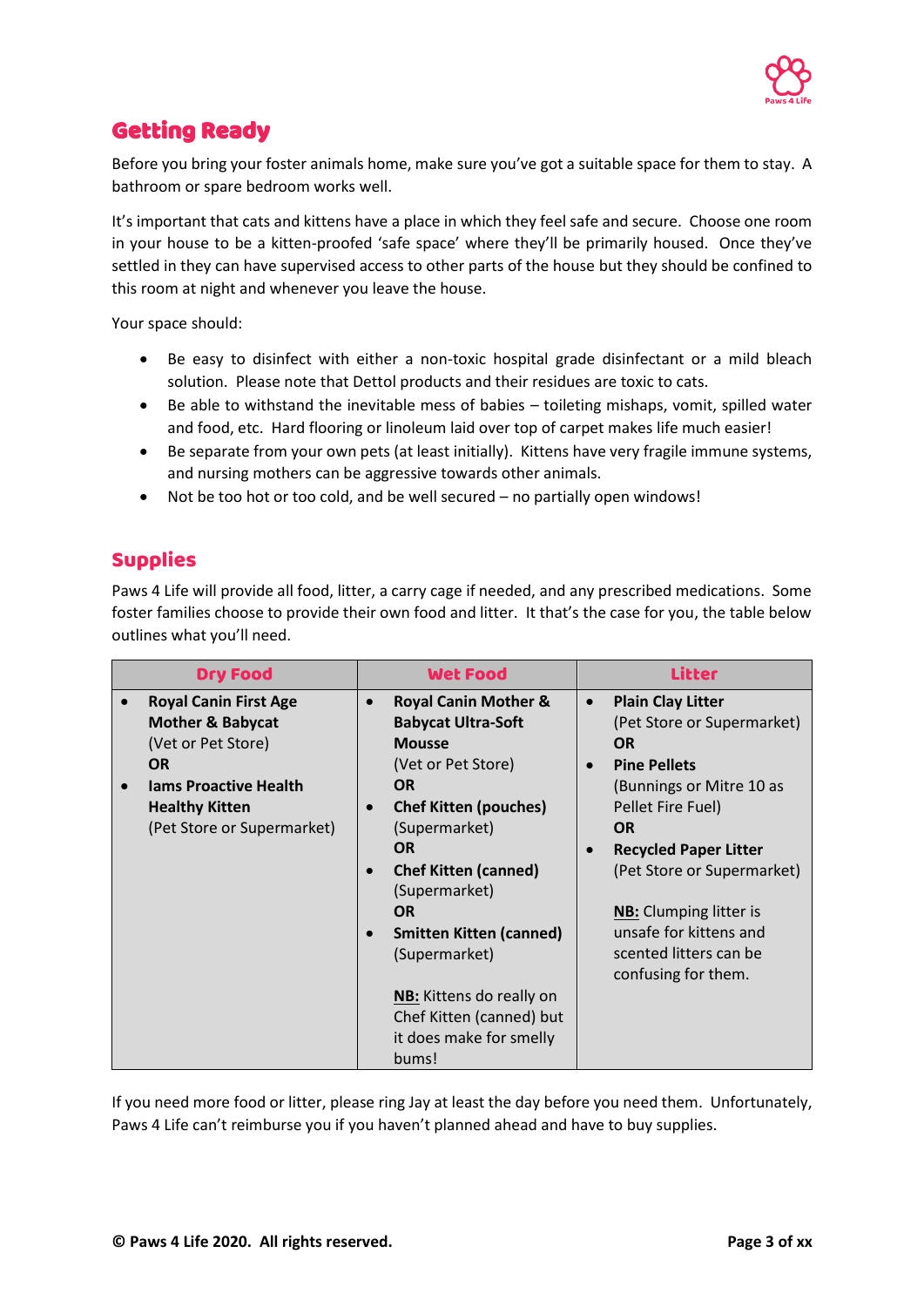

## <span id="page-5-0"></span>Equipment And Toys

Equipment likes bedding, bowls, litterboxes, toys and scratchers, and crates for foster families are often in short supply. They get damaged or disappear so we recommend that if you are wanting to foster on an ongoing basis that you invest in basic equipment that stays with you. Equipment can be purchased very cheaply at Kmart.

#### Bedding

Kittens are dirty creatures while they're learning to eat solids and use a litterbox so we recommend having a few beds to cycle through that are easy to wash and dry. Old blankets in a box are perfectly fine. The only requirement is that the bedding is clean and warm.

#### Bowls And Litterboxes

You'll need a few shallow bowls or dishes - one for water, one for biscuits, and several bowls for wet food. To ensure that all kittens get their fair share of wet food a double sided bowl for every two kittens is best, although a plate or a plastic takeaway container works well too.

You'll need enough litterboxes for the size of the litter that you're fostering so that they've always got somewhere clean to go toilet. Two kittens to a litterbox works well. Relatively shallow, uncovered litterboxes are best and just covering the bottom with litter is adequate. Many litter manufacturers recommend using a lot of litter but we've found this can scare kittens and contribute to inappropriate toileting. As long as they can dig and move litter around, they're happy. Don't forget, you'll need a litter scoop.

#### Toys And Scratchers

Your foster kittens aren't fussy about toys. Crinkled paper, empty toilet paper rolls and ping pong balls are all exciting things for them. They only requirement is that they're safe – no strings that can get wrapped around legs etc. We do recommend a scratching tower, scratching post or cardboard scratching pad. Scratching is an important and natural behaviour so it's important that they have somewhere appropriate for them to express these needs.

#### Crates And Playpens

Generally you won't need a crate or playpen but they can be a handy thing to have if you're intending to foster on an ongoing basis. Inexpensive large foldable covered canvas play pens can be purchased at Kmart or most pet stores, and crates can be bought for very little on Trademe. If you're purchasing a crate, look for 42" or bigger to ensure that your kittens have enough room to exhibit natural behaviours while they're contained.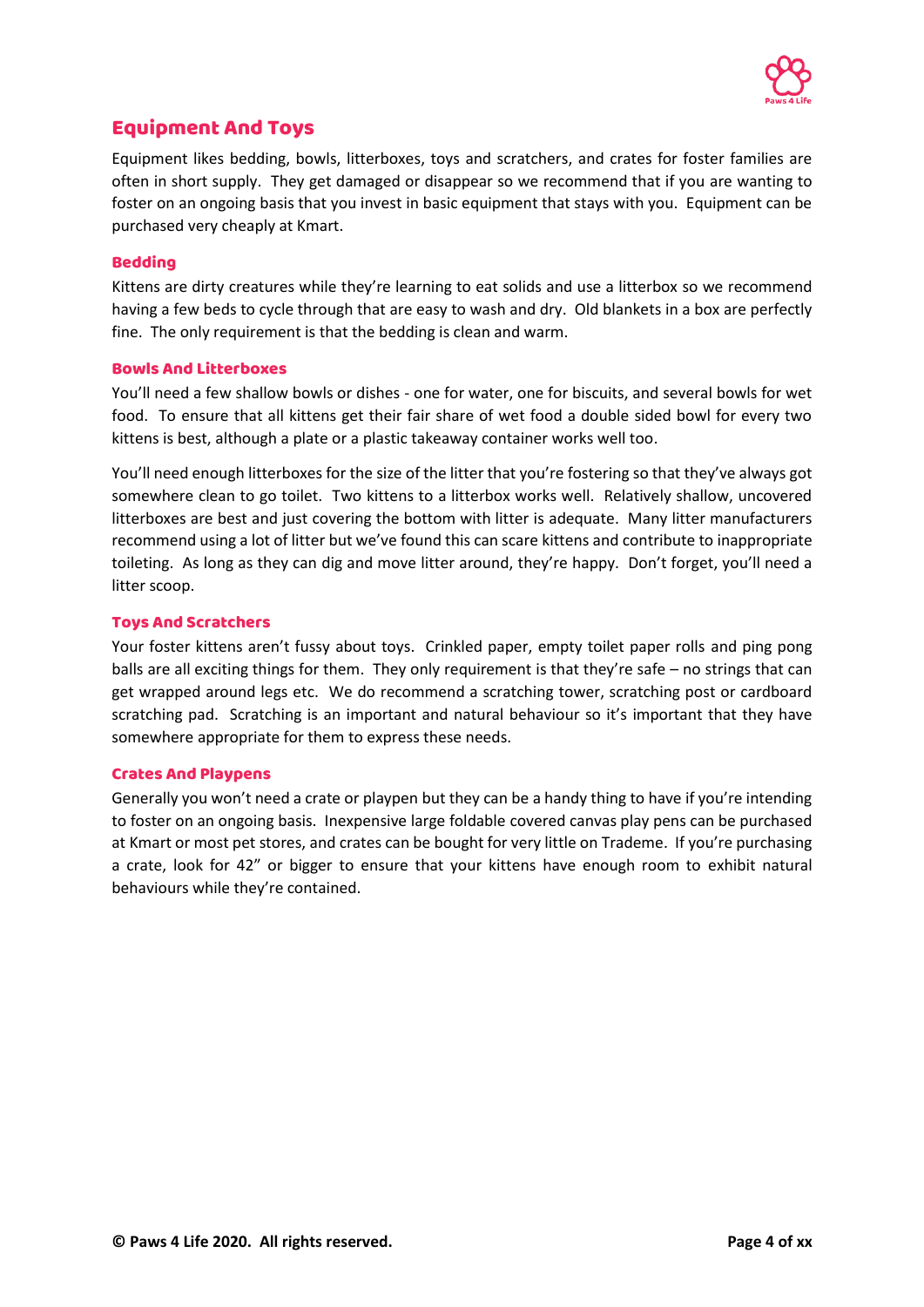

## <span id="page-6-0"></span>Setting Up And Cleaning Your Kitten Space

You'll want to create distinct zones in your kitten space for sleeping, eating, toileting, and playing. Put down a bowl of water and a bowl of biscuits in one area. These will need to be refilled regularly so that your kittens never run out. It's best to leave a bit of room between the water bowl and any food bowls - this can help to encourage good water intake.

Litterboxes should be away from sleeping and eating areas but still close enough for kittens to get to them quickly. Remember, they've got tiny legs and even tinier bladders. The occasional accident is inevitable but we want appropriate toileting to be easy.

Cleaning will be an ongoing chore. Kittens can be dirty little critters so you'll get through a surprising amount of bedding, their water bowl will need to be washed and refilled regularly, and wet food bowls will need to be washed in hot soapy water daily.

Urine spots and faeces will need to be removed from the litterboxes a couple of times a day. Dirty litterboxes encourage inappropriate toileting behaviour. We find it easiest spot clean litterboxes throughout the day and provide a fresh one in the morning. Old dirty litterboxes are cleaned in hot soapy water and left to dry in the sun until they're needed again.

Take note of what your kittens are leaving in the litterbox. Diarrhoea can indicate a health problem that needs to be dealt with swiftly, as can blood or mucous in the stools.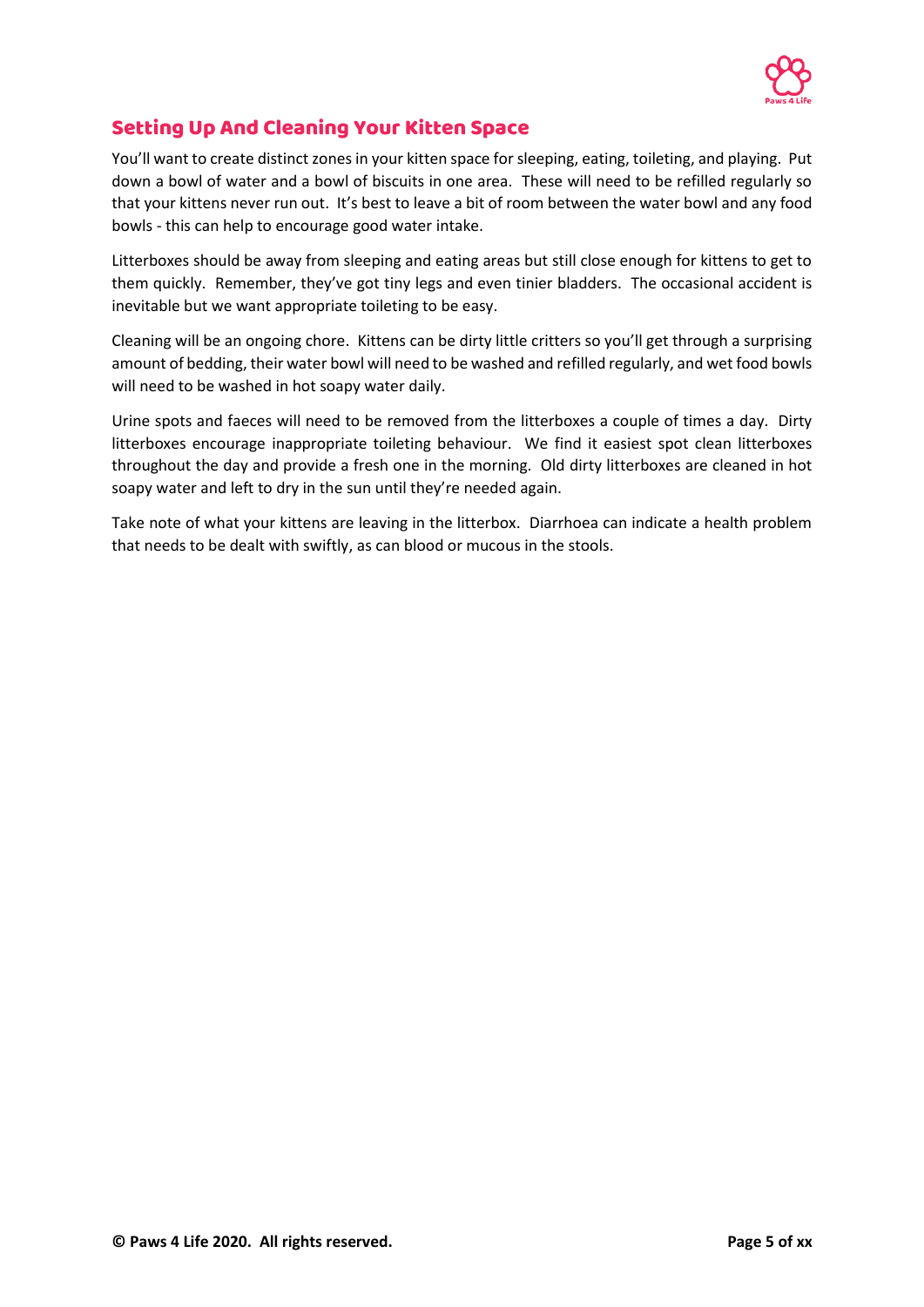

## <span id="page-7-0"></span>Kitty Care

Once you've set up your space and collected your foster animals from Paws 4 Life, it's time to settle them in. Moving can be stressful, think of it as having your whole world change. It's important that your kittens (and their mum if they have one) are allowed to settle in at their own pace. Sometimes this means just leaving them alone for a while.

#### <span id="page-7-1"></span>Mums With Litters

Until they're around four weeks old, Mum will do everything for her kittens – feeding, cleaning, and toileting. Until kittens are showing an interest in mum's food, all you have to do is feed her like a teenage boy and she'll take care of the rest (if she doesn't, there's a problem and you'll need to contact us). It's important that mum always has free access to water and biscuits, and that she has several wet food meals a day. Feeding babies burns a lot of calories.

Interactions with the kittens at this point should be short and it's important that mum doesn't get upset. She may be protective of her babies so if she's exhibiting stressed behaviours like hissing, scratching or threatening to bite, it's best to back off and leave her be for a while.

At around 3 weeks old, kittens start to develop their personality and want to explore their world. You can start playing with them more at this point. Lots of pats and you can introduce toys.

At around 4 weeks of age kittens will start to nibble on mum's wet food (and litter, and everything else they can chew on). Allow them to taste and experiment with the solid food. They may walk through it or play in it. This is totally normal and eventually they'll start eating it.

Kittens will generally start to nibble on biscuits at around 5 weeks old and you can dampen them slightly to help.

Around the same time that they're taking an interest in food, kittens will also start going to the toilet by themselves. It's a good idea to pop them in the litterbox after a meal, or after you've played with them. Leaving a little bit of mum's urine in a corner of the litterbox can help kittens figure out what they're doing.

Mum will start weaning her kittens as they become more independent. By 8 weeks old they should be eating mostly solids and nursing only occasionally. Paws 4 Life doesn't force wean kittens unless it's absolutely necessary, mum will do it in her own time.

#### Possible Issues With Mum Cats

**Maternal Neglect –** In some cases, cats will neglect or reject their kittens. There are a few causes of this. Stress or a lack of maternal instincts are factors, and in other cases it's because the kittens are sick or weak. If you notice any signs of maternal neglect such as mum not feeding or grooming her kittens, or the kittens are crying a lot, you'll need to contact Paws 4 Life immediately so that we can intervene. If left, those kittens will die.

**Maternal Aggression –** It's not unusual for nursing mums to behave aggressively sometimes. Her hormones are all over the place and she's got babies to protect. Try and keep her environment as stress free as possible and limit the handling of kittens until she's more relaxed. If aggression becomes severe, or mum is moving her kittens a lot in an attempt to hide them, please contact Paws 4 Life.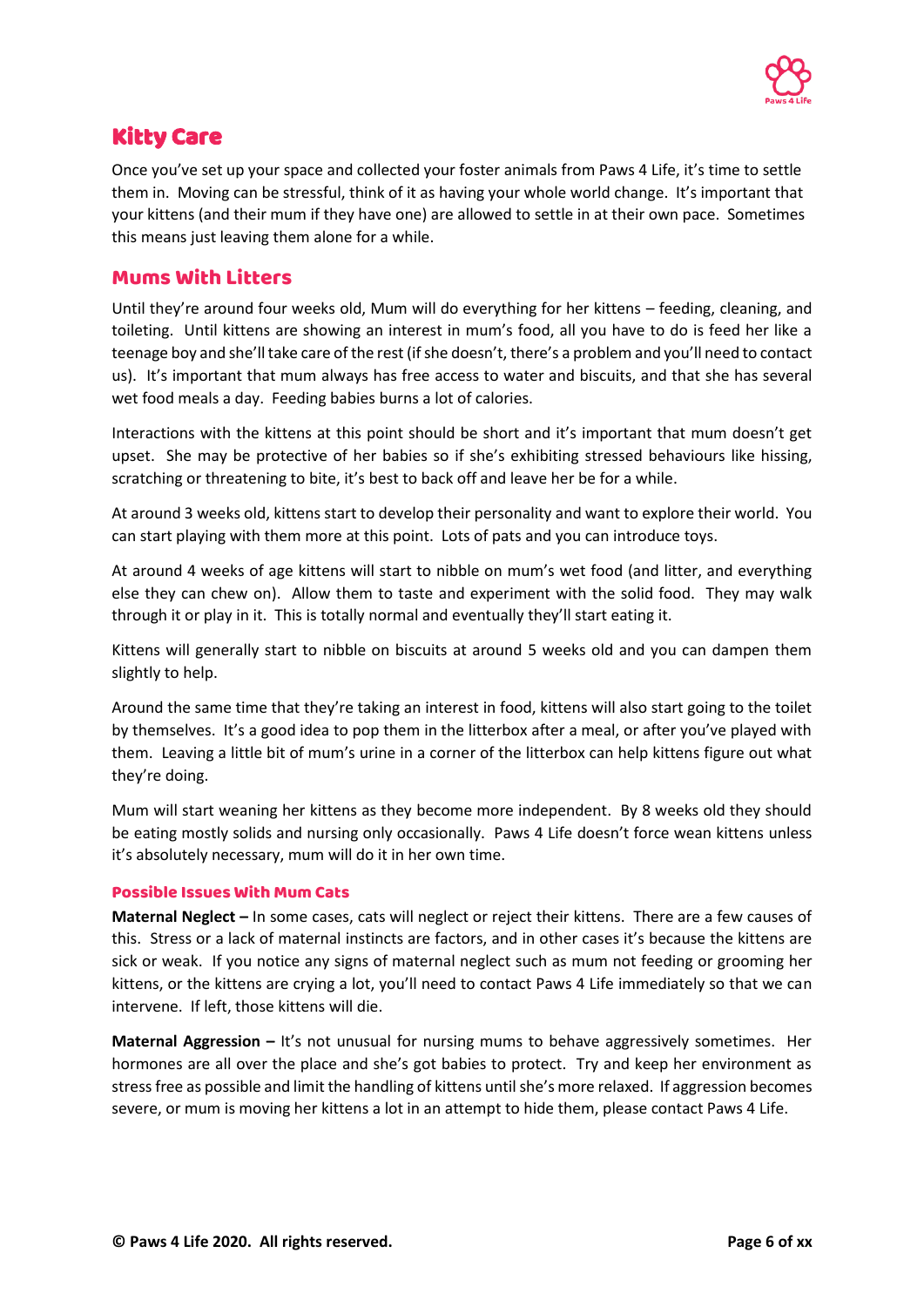

#### <span id="page-8-0"></span>Weaned Kittens

Many of the kittens that come into Paws 4 Life have been force weaned too early. Kittens under four weeks old go to specialised foster homes for hand rearing. If they are older than four weeks and are eating solid food they are generally fine being in a normal foster home, though they'll need a little more attention from their foster parents for a while.

It's important that these sorts of kittens are kept well hydrated – they'll often need supplementing with formula or pet milk from a bowl, and food intake must be closely monitored to ensure that the kittens are growing. Sometimes their wet food will need to be mixed with water to make a thick soup that they can eat easier. It can be gradually thickened up when they're eating more confidently. We aim for a 75-100gm weight gain per week. The key is to feed lots of small meals.

Kittens who have been weaned too early will sometimes need help figuring out how to groom themselves. Brushing them gently with a soft toothbrush can help stimulate grooming behaviours. They'll also need help with learning to use the litterbox. It's a good idea to pop them in the litterbox after a meal, or after you've played with them. Dirty bottoms can be cleaned with a fragrance free baby wipe. If your foster kittens are exceptionally filthy, please ring Paws 4 Life and we can talk you through safely washing and blow-drying them.

Kittens who have been weaned at a more appropriate age (eight weeks onwards) are easier. They'll most likely be eating and using the litterbox confidently. In this case, your main priority is socialisation. We want our kittens to love people and be happy with whatever is going on around them. Lots of cuddles and playtime is important.

## <span id="page-8-1"></span>Sick Kittens

If you've signed up to foster sick kittens, it's important to keep in contact with Paws 4 Life and to stick with the appropriate medication and care regime. Know your kittens' health baseline and if their condition worsens, please contact Paws 4 Life to schedule a check-up. Sick kittens, especially those with cat flu, often have no appetite or can't smell their food so they won't eat. Kittens who don't eat get dehydrated and if not attended to quickly, they die. Heating food slightly can help with inappetence. If your kittens have not eaten or drunk for more than 12 hours, or have lost weight two days in a row, or are lethargic, they'll need to be seen immediately by Paws 4 Life.

#### <span id="page-8-2"></span>Daily Health Checks

It's important to check your kittens over daily and make note of any possible brewing health issues. If you're at all worried, please contact Paws 4 Life. We love pedantic foster families! When checking over your kittens, consider the following:

- Are your kittens active and full of energy?
- Are they eating well and gaining weight?
- Are they withdrawing from human contact or hiding?
- Are their bottoms clean?
- Are there any loose stools or diarrhoea in the litterbox?
- Are their eyes and noses clear of discharge?
- Are your kittens sneezing or coughing?
- Are there any signs of hair loss, lesions, or scaly skin?

See Section XX: Health for more information about signs of illness in kittens.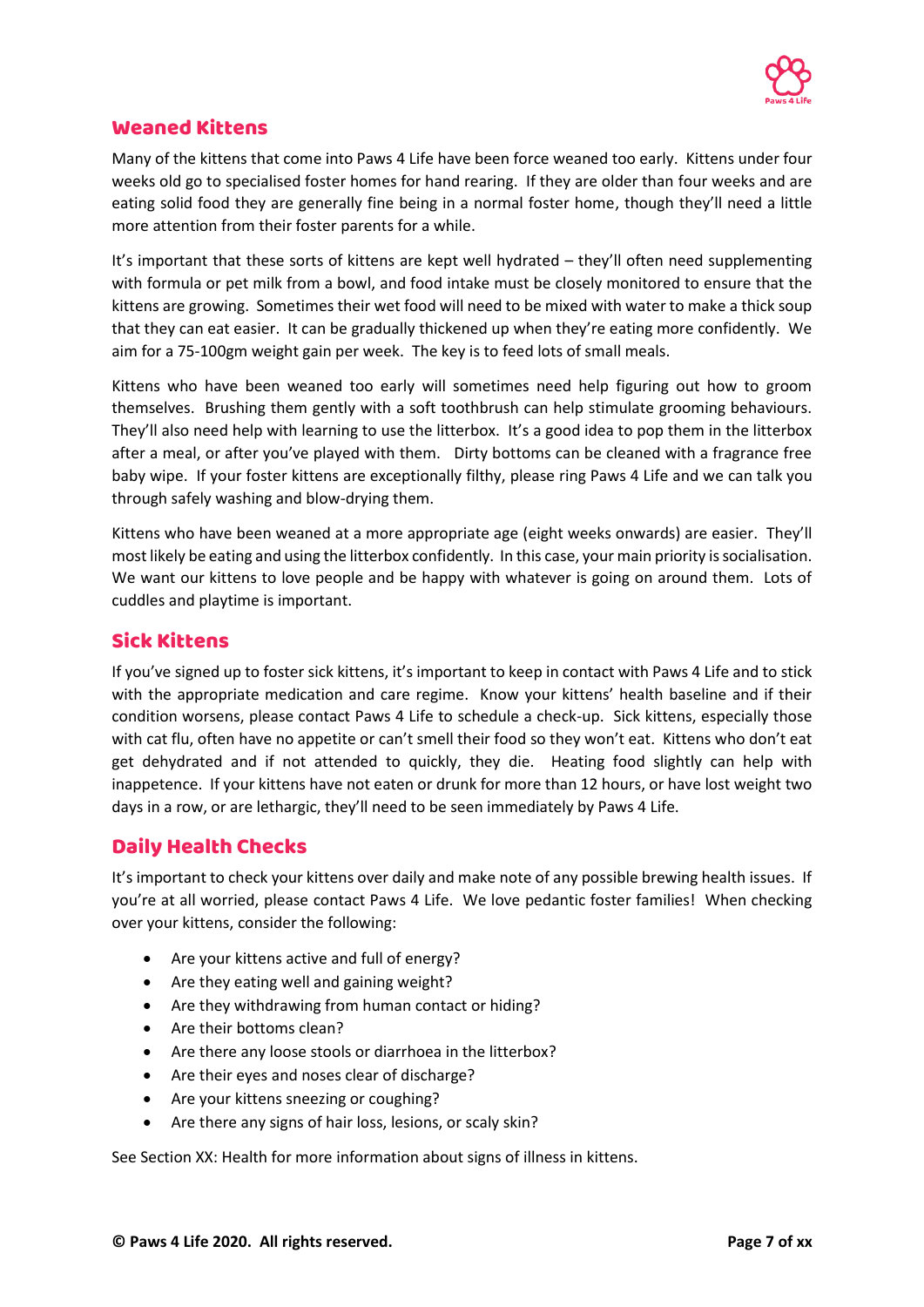

# <span id="page-9-0"></span>Socialisation And Training

For a kitten to develop into a friendly and loving pet as an adult, they must be regularly handled and exposed to a variety of different people, noises and experiences while they're young. This is known as socialisation and is an important part of growing up.

## <span id="page-9-1"></span>Body Handling

It's important that kittens are handled often. Handling is a good chance to check for any lumps and bumps, lesions or injuries, and regular handling will make kittens less defensive about different areas of their bodies being touched in the future. Tickle their bellies, scratch in between their toes and touch their ears and lips. Kittens find all of these things fun when they're young and it will help make future experiences which are less fun (like vets) easier. Kittens under three weeks old should only be handled while mum is nearby, and if she seems stressed, it's time to stop the session. Kittens must be handled very gently at this age and only for short periods.

#### <span id="page-9-2"></span>New People And Experiences

It's a good idea to expose kittens to normal household noises as much as possible without traumatising them. Vacuum cleaners, dishwashers, the TV, children playing – these are all beneficial experiences for kittens and help them to become more confident.

Whenever possible, kittens should meet a variety of different people. If you've got guests, let them play with the kittens, making sure that children are supervised.

Don't feel that your kittens must be contained to the one room at all times. As long as you're able to supervise them, they can be allowed to explore the house. If they've got a mum with them, this'll give her a much needed break and will also help the kittens to form a positive association with novel experiences and new environments. Exploring their world is fun!

## <span id="page-9-3"></span>Toilet Training

Kittens will start being able to toilet by themselves at around  $3 - 4$  weeks of age. Accidents are inevitable but it's important to always encourage kittens to use the litterbox. It's a good idea to pop kittens in the litterbox after they've eaten, or after they've played. Leaving a little of their mum's urine in one corner of the litterbox can help them to work out what they're doing. Don't force them to stay in the litterbox if they're not ready.

If you're having problems toilet training kittens, try:

- Cleaning litterboxes on a more regular basis. A clean litterbox encourages good toileting behaviours.
- If kittens are having accidents on a regular basis, try putting litterboxes in any problematic areas after cleaning that spot thoroughly with a product that destroys odours.
- Keep kittens confined to a smaller area. Tiny legs and tiny bladders can make getting to the litterbox in time problematic.

If you are struggling, please reach out to the Paws 4 Life team, there's nothing that we haven't encountered before.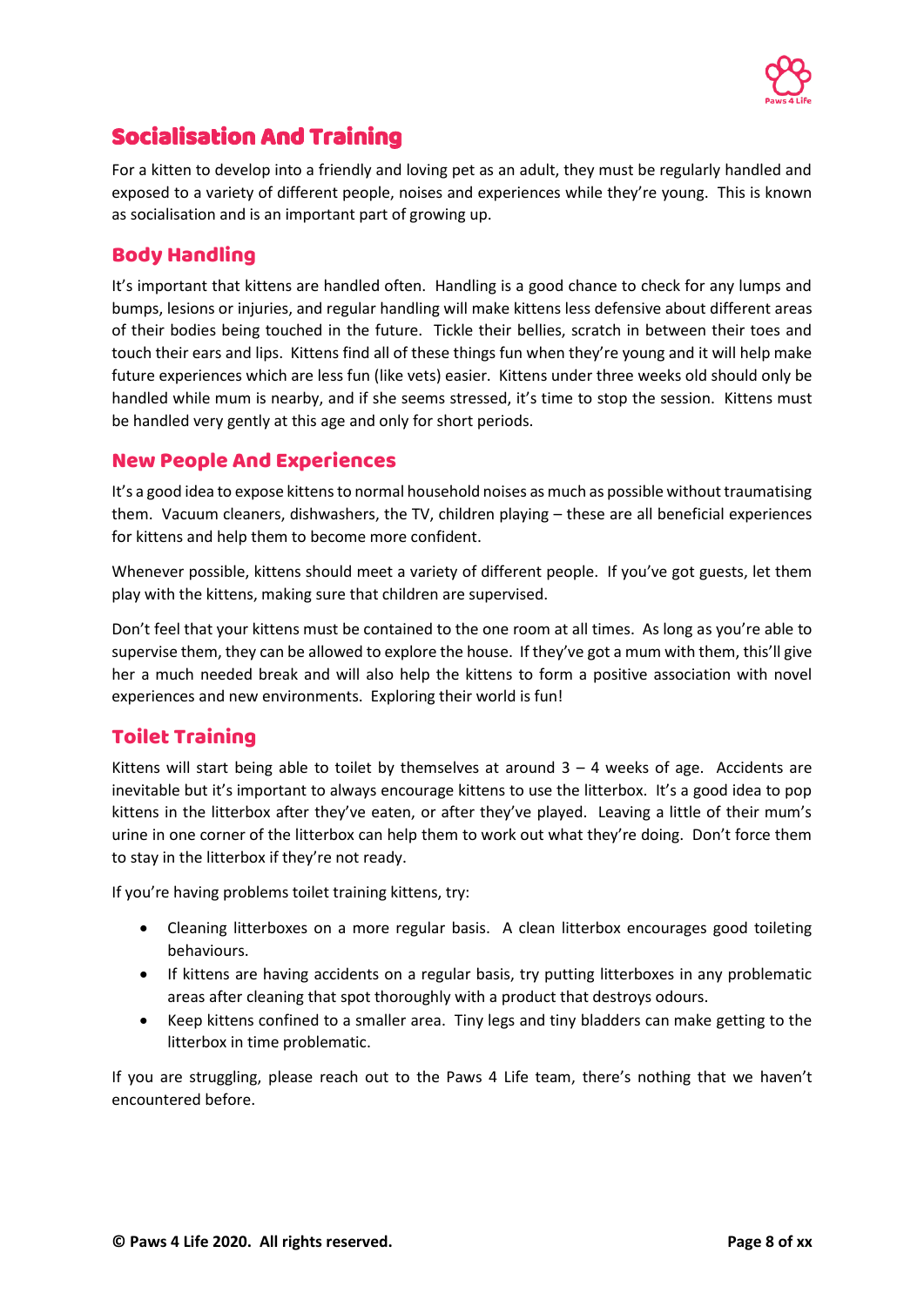

## <span id="page-10-0"></span>Shy And Timid Kittens

A normal, well socialised kitten will be confident, curious and enjoy being handled. Some kittens will be shy. Shyness can be genetic, learned, or from a lack of prior socialisation. Shy kittens benefit from more confinement (if their world gets too big too soon it can make them more frightened), and multiple short handling sessions daily. We recommend lots of hand treating treats or stinky food to form a positive association with human interaction, and a radio at a low volume can help habituate a shy kitten to voices and other noises. If you want to be really fancy, there is music specifically for calming cats available on Youtube and Spotify.

When dealing with shy kittens there are a few things to remember:

- Multiple short socialisation sessions are best. Thirty seconds of a positive human interaction is better than a longer session where the kitten reaches its stress threshold and tries to escape.
- Sustained eye contact can be seen as aggressive.
- Hand feeding and gentle brushing can work wonders.
- Dangly toys that the kitten wants to 'hunt' can allow you to have a positive interaction with a shy kitten without invading their space.
- Make sure that there are no inaccessible hiding spaces for the kitten. A hiding spot (a carrier with the door taken off works well) so the kitten feels safe is a good idea, but you must be able to easily access them to make any progress.

If you are struggling, please reach out to the Paws 4 Life team. We socialise a lot of wild and unfriendly kittens so we've got plenty of tricks up our sleeves.

**NB:** If your normally confident kitten becomes shy or starts to hide, this could be a sign of illness or injury.

## <span id="page-10-1"></span>Appropriate Play

It's important to never play rough games with kittens, or encourage them to bite at feet or fingers and allow them to climb legs. What is cute but naughty behaviour in a five week old kitten is unacceptable behaviour when they're older, and can mean that that they'll have a much harder time finding a home, or staying in one.

The best way to handle most undesirable behaviours is to prevent them in the first place. Kittens are curious and playful in nature, and they naturally want to explore and test their environment, and boundaries too. Give them a variety of toys, and let them play as much as they want but if they show undesirable behaviours like climbing legs or biting make sure to consistently redirect their attention towards more appropriate play.

If your kittens bite, or climb your legs, immediately remove them and redirect their attention. If they persist in rough play, leave the room and let them settle.

## <span id="page-10-2"></span>Furniture Scratching And Curtain Climbing

Scratching and climbing are normal behaviour for cats. They scratch to wear down their claws and scent mark their territory. Kittens will also climb furniture and curtains as part of exploring their world and to get closer to people. Obviously, we don't want kittens destroying furniture so it's important that they are provided with somewhere that is appropriate to scratch and climb such as a scratching tower, scratching post or cardboard scratching pad. Make it fun and they'll use it.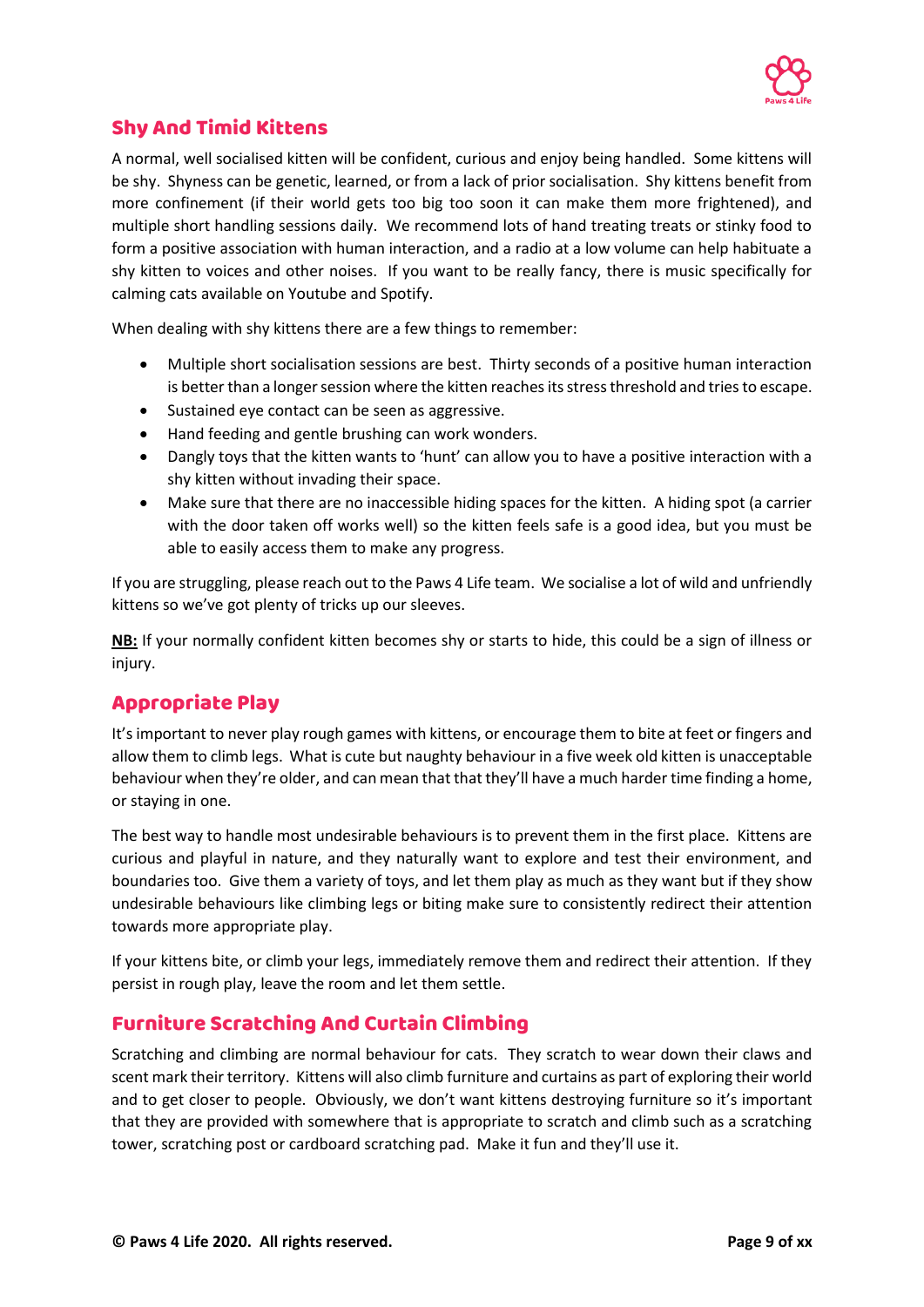

If kittens are climbing up the sides of your furniture to get closer to you, pick them up before they start to climb. If kittens are climbing curtains, tie them up where they're out of reach (prevention is best), or distract the kittens by putting them on a scratching tower or somewhere appropriate to climb.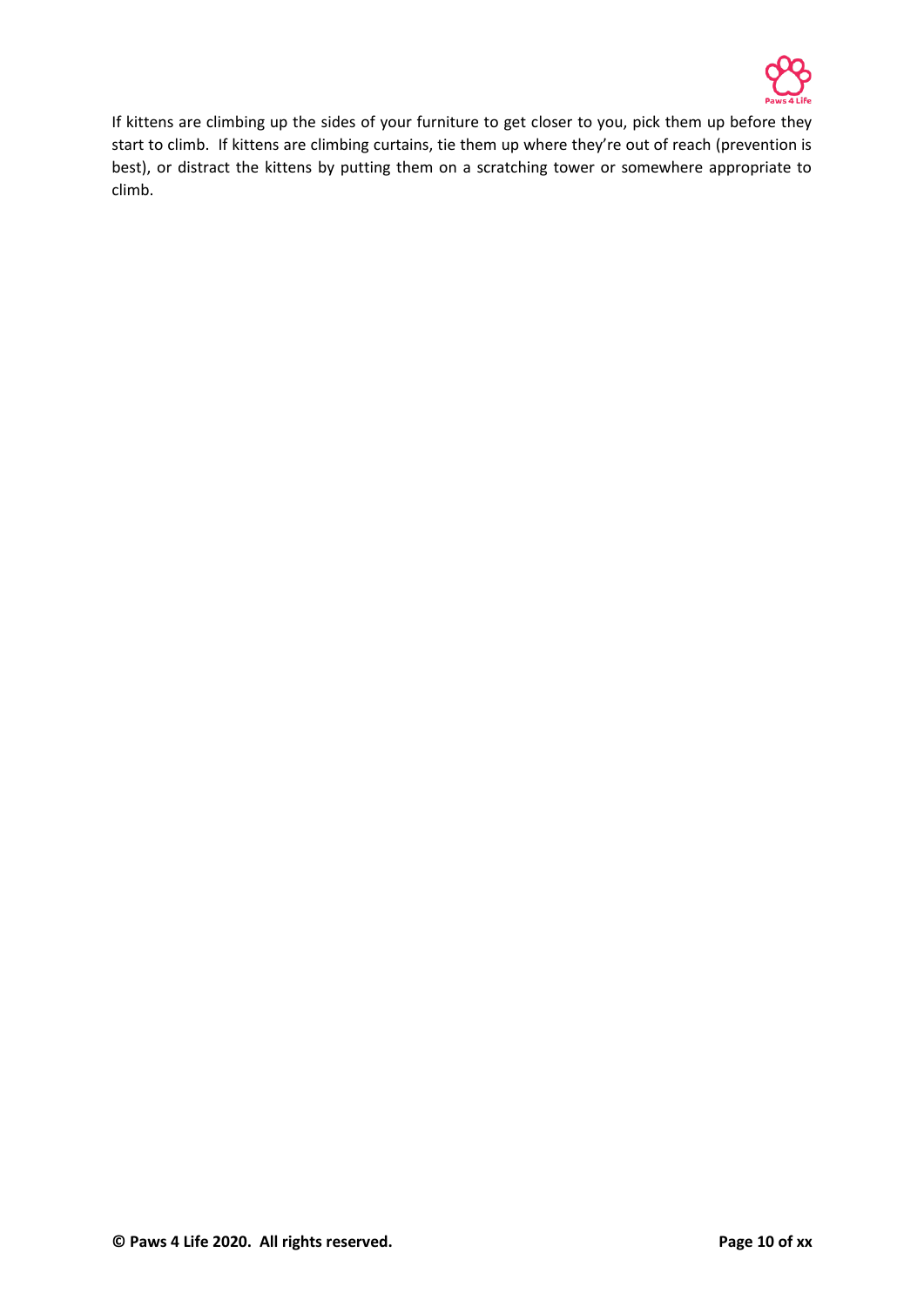

# <span id="page-12-0"></span>Health Checks, Sickness, And Veterinary Care

On admission to Paws 4 Life, cats and kittens are given a standard health check, any issues are noted, they're checked for signs of ringworm, and they are treated for worms and fleas prior to being sent to a foster family.

It's important that Paws 4 Life has a complete history for each animal while in their care. For this reason, we do not allow foster families to seek veterinary care anywhere other than at Paws 4 Life except in the case of an emergency, and we do not let foster families administer worm and flea treatments except where directed to by Paws 4 Life.

Paws 4 Life has a clinic on site and our own veterinarian who is on call 24/7.

## <span id="page-12-1"></span>Health Checks

Part of fostering for Paws 4 Life is bringing your foster animals into the shelter on a fortnightly basis for health checks. Your kittens will be weighed to ensure that they're growing properly, they'll be wormed, and if needed, they'll be treated for fleas.

If you have very young kittens, we may ask you to give them a three day course of Panacur as their first worm treatment. This is a broad-spectrum liquid wormer given orally every 24 hours and is ideal for small kittens as it is easy for them to swallow and gentle on their stomachs. Kittens are wormed on a fortnightly basis from four weeks of age.

We use Frontline Spray to treat small kittens for fleas as it is very safe and can be used daily if needed. There are some instances where fleas are resistant to Fipronil, the active ingredient in Frontline, so if you still see fleas on your kittens 24 hours after a treatment, please let Paws 4 Life know. Fleas don't seem like a big deal but they can quickly cause a kitten to become anaemic.

Health checks are by appointment. To book, please contact Jay.

## <span id="page-12-2"></span>General Sickness

#### Early Signs Of Sickness

Kittens are fragile creatures so it is important to keep a close eye on their health. If you see any of the following signs, please contact Paws 4 Life for help.

- $Inappetence a poor or non-existent appetite$
- Excessive thirst
- Failure to gain weight for more than two days in a row
- Stunting failure to ready age appropriate milestones
- Kittens look 'rough' and unkempt, have a dull coat, or look bloated
- Lethargy a lack of energy, weakness, or excessive sleepiness
- Vomiting or diarrhoea
- Sneezing, eye or nasal discharge
- Coughing
- Oral ulcers
- Skin lesions
- Lameness
- Change in behaviour especially if the kitten becomes withdrawn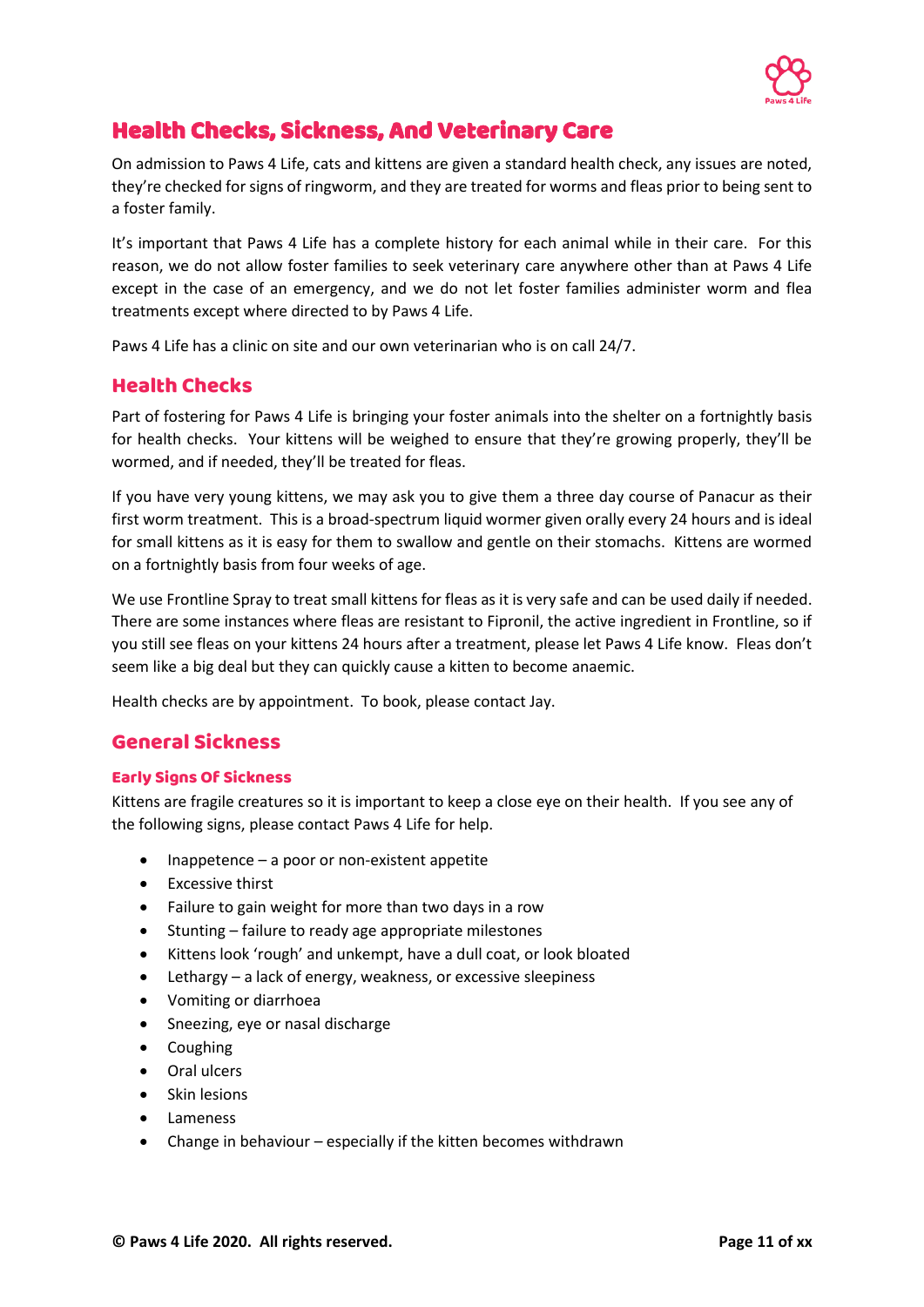

#### Emergencies

It is an emergency if you see any of the following, and you will need to contact Paws 4 Life immediately.

- Inappetence for more than twelve hours
- Dehydration
- Apparent pain
- Persistent vomiting or diarrhoea
- Dark urine, or difficulty urinating
- Extreme lethargy
- White gums
- Seizures
- Sustained crying
- Agonal Breathing gasping or struggling to breathe
- Obvious broken limbs
- Inability to stand or move
- Uncontrollable bleeding

#### <span id="page-13-0"></span>Dehydration

Dehydration in kittens is serious and can kill quickly. If you suspect that your kitten is dehydrated you can test by checking for skin tenting. Take a pinch of skin over the kitten's shoulders and pull up gently. The skin should snap back into place quickly when released. If the skin stays up ('tents') or takes a while to return the normal, the kitten is dehydrated.

If you see any signs of dehydration, please contact Paws 4 Life.

#### <span id="page-13-1"></span>Diarrhoea

There are three types of poo: Normal, Soft, and Diarrhoea. Normal poos are well formed and brown. Soft poos are semi-formed, and Diarrhoea is liquid. With soft poos and diarrhoea, the colour may change or you may see fresh (bright red) blood or mucous in the poo. Sometimes there will be more poo than usual.

Diarrhoea is common in kittens. It can be caused by parasites (worms), viruses, stress, overfeeding, sudden changes in diets or it may have another cause. Ongoing diarrhoea can cause dehydration.

If your kittens are active and happy and have soft poos or diarrhoea for less than 24 hours it's generally not a concern. If they're lethargic, 'off colour' or the diarrhoea is persistent (more than 24 hours), we need to know.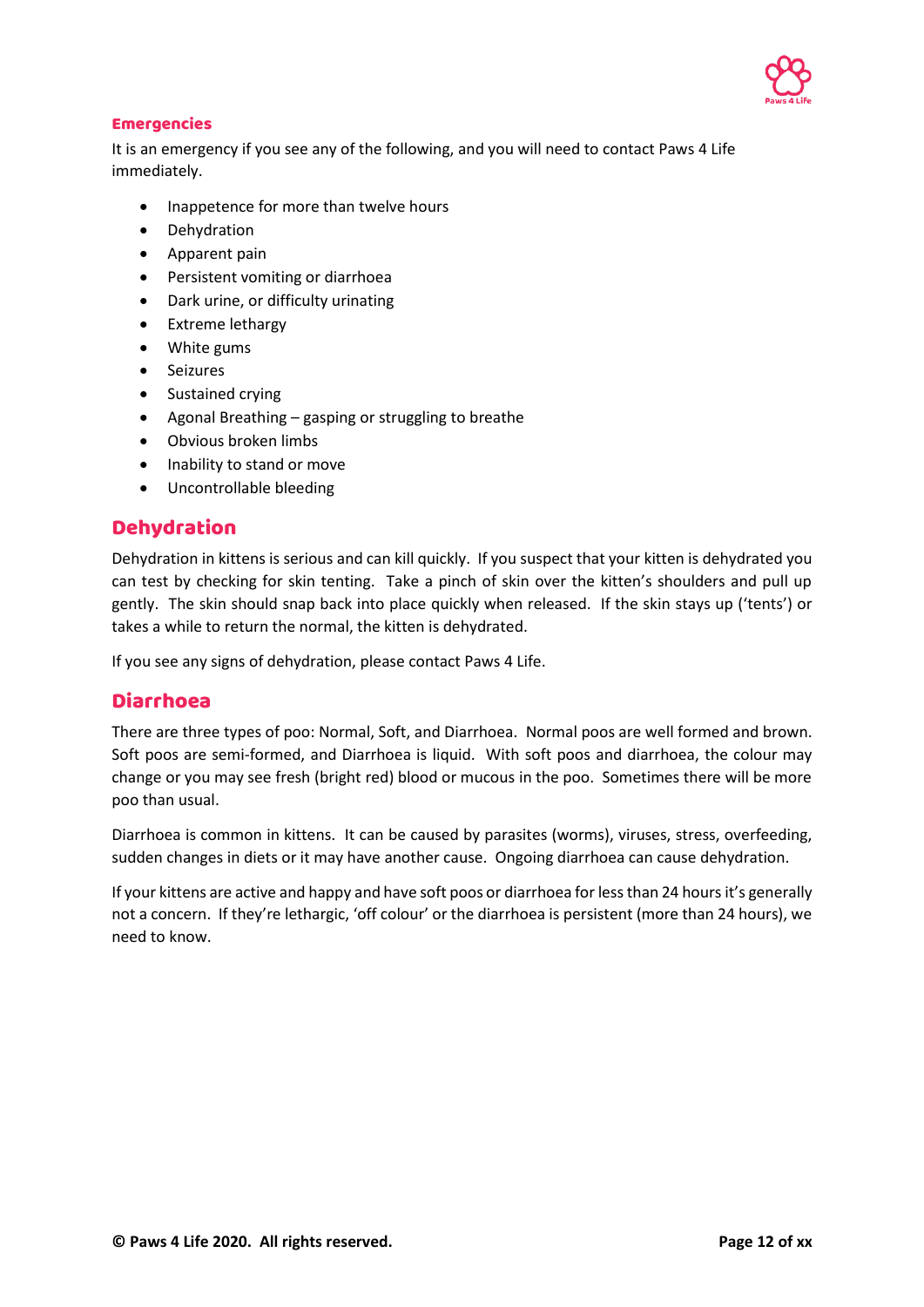

up.

Firm and well formed. Leaves Semi-Formed – presents as Watery, unformed – presents little or no residue when picked piles or spots. Leaves residue as a puddle. when picked up.

## <span id="page-14-0"></span>Giardia

Giardia is a microscopic parasite that causes the illness known as Giardiasis. Giardia is contagious and zoonotic, meaning that it can be passed to other species including humans. It's found on contaminated surfaces, in soil, or in food or water that has been contaminated with infected poo.



- Diarrhoea (frothy, greasy, bloody, fetid odour)
- Soft stool, excessive mucous, bloody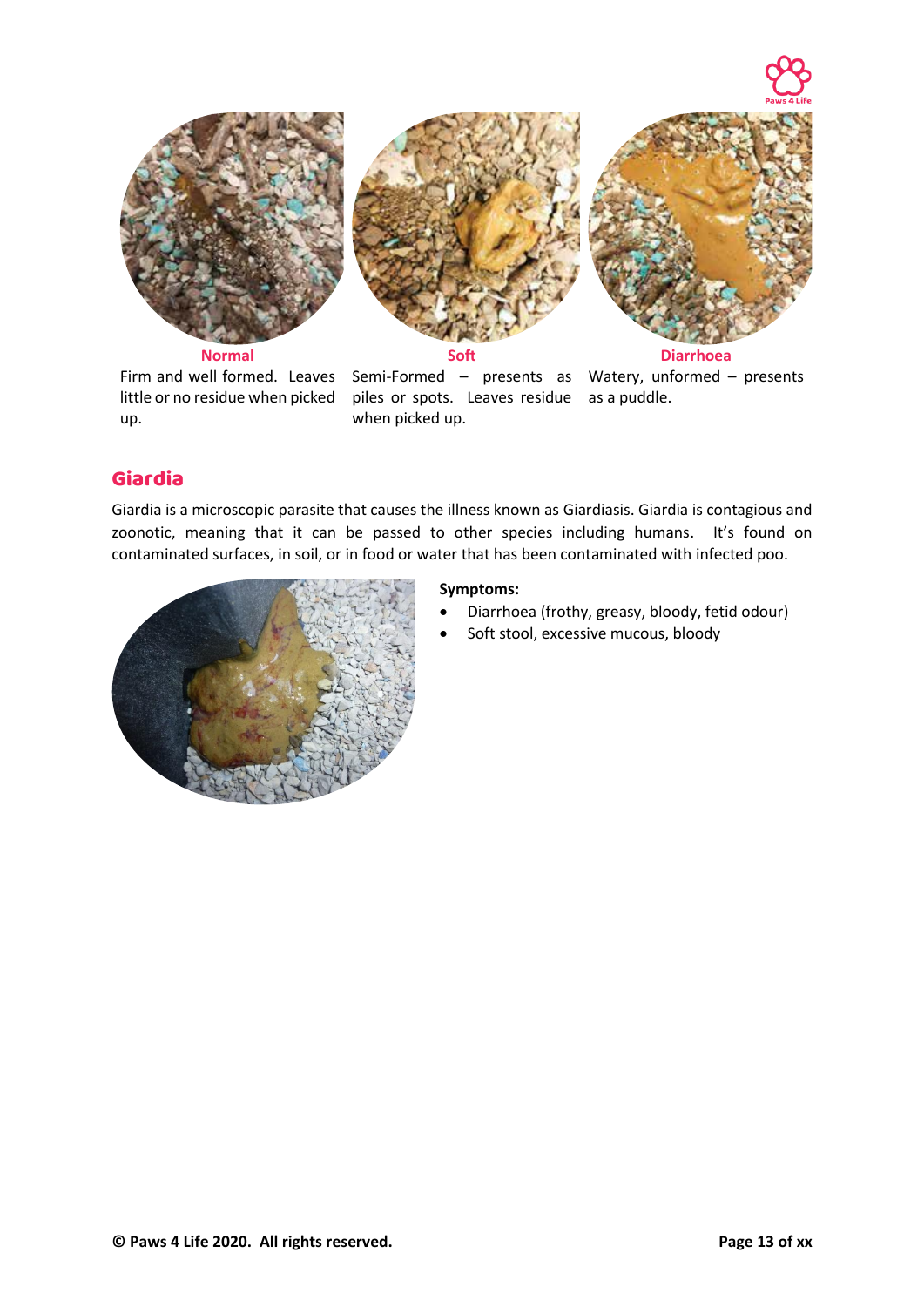

## <span id="page-15-0"></span>Ringworm

Despite the name, ringworm is not a worm, it is a skin fungus. Ringworm is very common, especially over the summer months. Ringworm generally isn't harmful but it does require prolonged aggressive systemic treatment. Ringworm is zoonotic, meaning that it can be passed to other species including humans. All animals are checked for signs of ringworm when they come into the shelter using a Woods Lamp. However, this is not always accurate and ringworm has a long incubation period (up to three weeks) before becoming symptomatic.



- Hair loss generally on chin, head, ears, forelimbs
- Crusty or Scaly Lesions generally on chin, head, ears, forelimbs
- Blackheads (chin)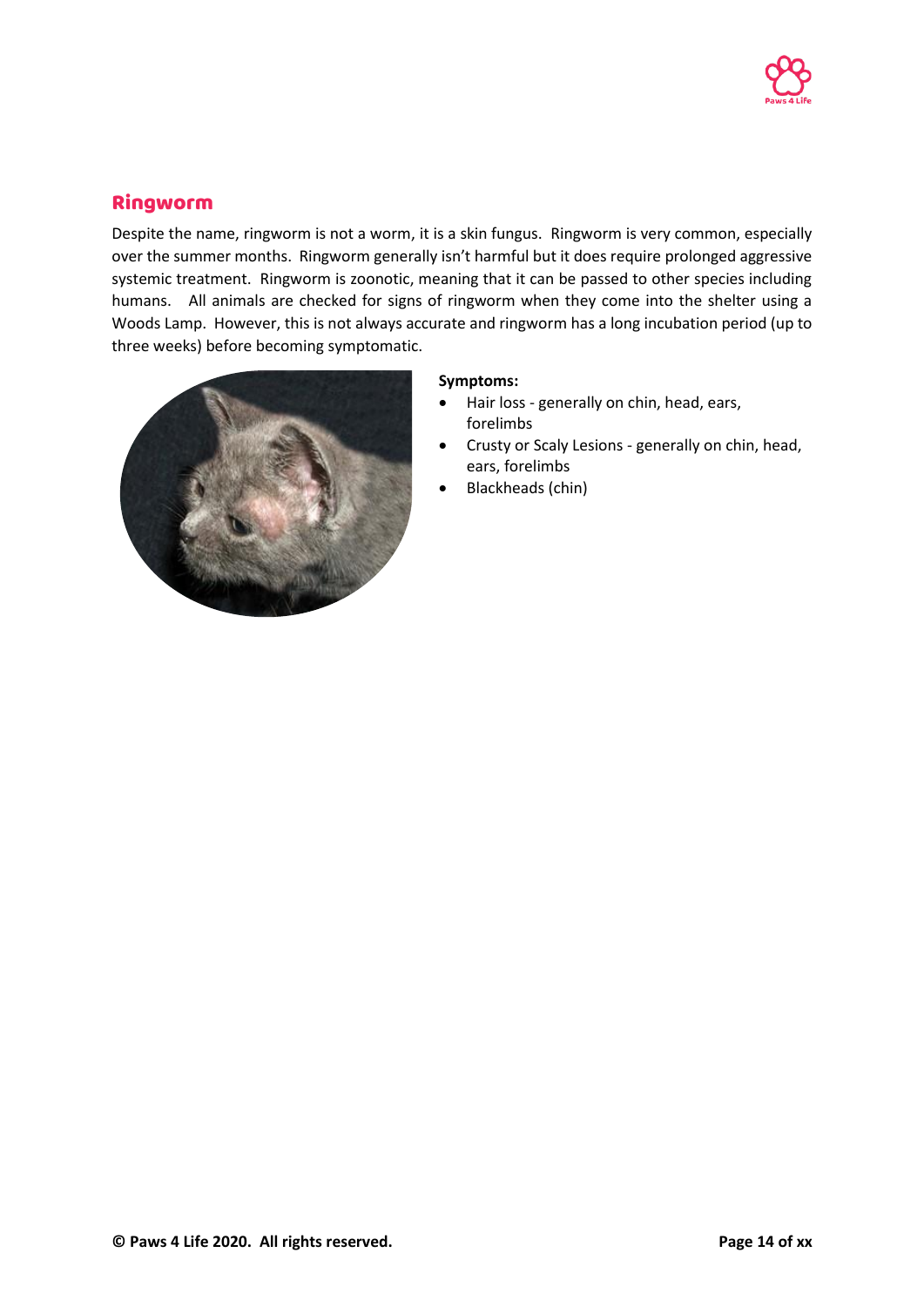

## <span id="page-16-0"></span>Cat Flu

Cat Flu is the generic term for a condition that can be caused by any one of three viruses – Feline Herpesvirus Type 1 (FHV), Feline Calicivirus (FCV) or Feline Chlamydiosis. Many kittens in New Zealand are born to cats who have had cat flu, and are asymptomatic. Generally, these kittens are fine but they may become sick during a period of stress such as a change or environment, when they're feeling otherwise unwell, at weaning, or after surgery.

If you see any signs of cat flu, please contact Paws 4 Life. Left untreated, cat flu can kill kittens.



#### Feline Herpesvirus Type 1

#### **Symptoms:**

- Upper Respiratory Infection (Sneezing / Snot)
- **Conjunctivitis**



#### Feline Calicivirus

#### **Symptoms:**

- **Drooling**
- **Oral Ulceration**
- Lameness / Limping
- Upper Respiratory Infection (Sneezing / Snot)
- Conjunctivitis



#### Feline Chlamydiosis

- Conjunctivitis (eyes will also look 'meaty')
- Upper Respiratory Infection (Sneezing / Snot)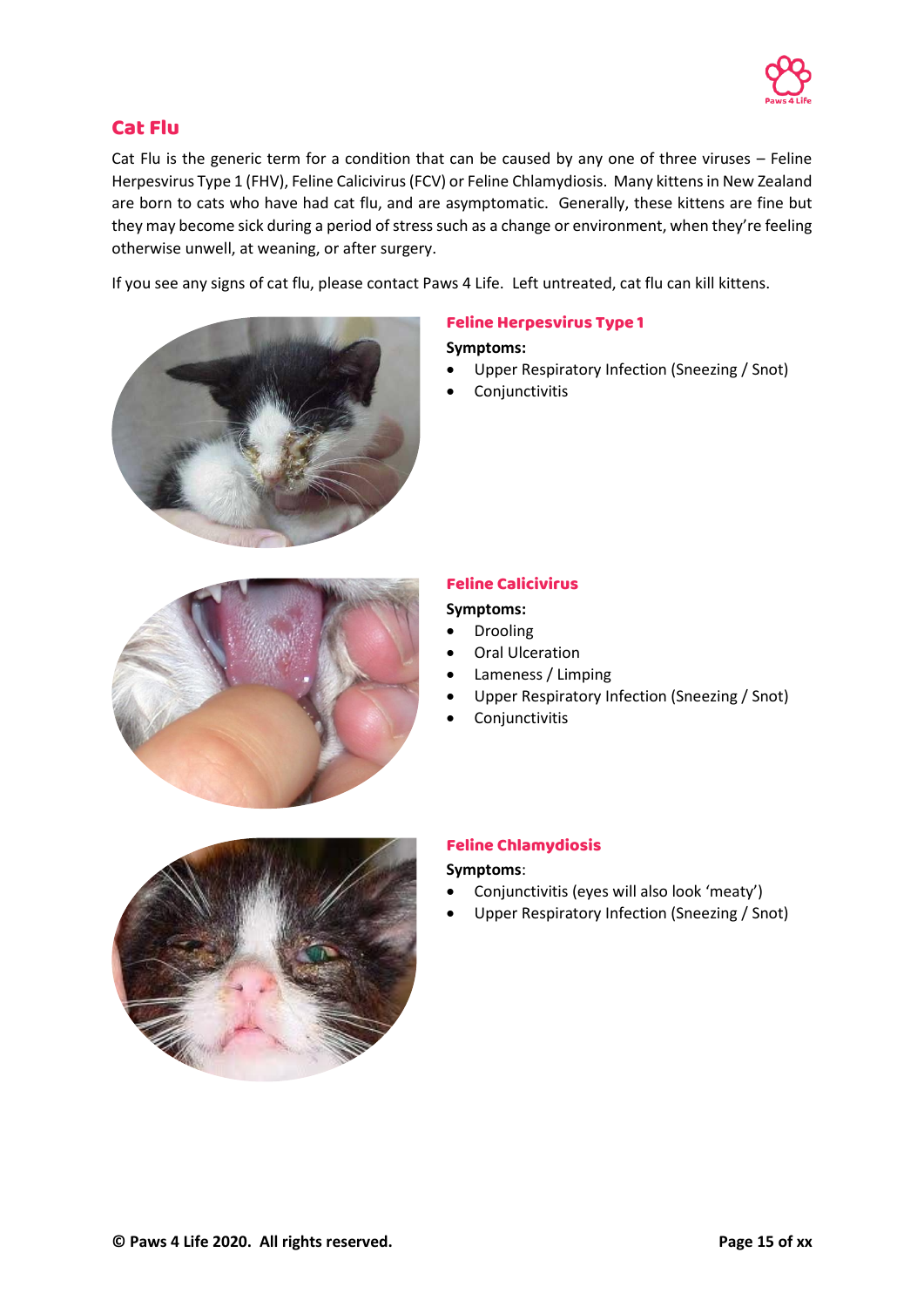

## <span id="page-17-0"></span>Ear Mites

Ear mites are a fairly common parasite in both cats and dogs. Ear mites live on the skin of the ear canal and feed off ear wax and skin oils.

If you see any signs of ear mites, please contact Paws 4 Life.



- Itching at ears
- Head shaking
- Presence of 'coffee grounds' like discharge in ear canal
- Odour